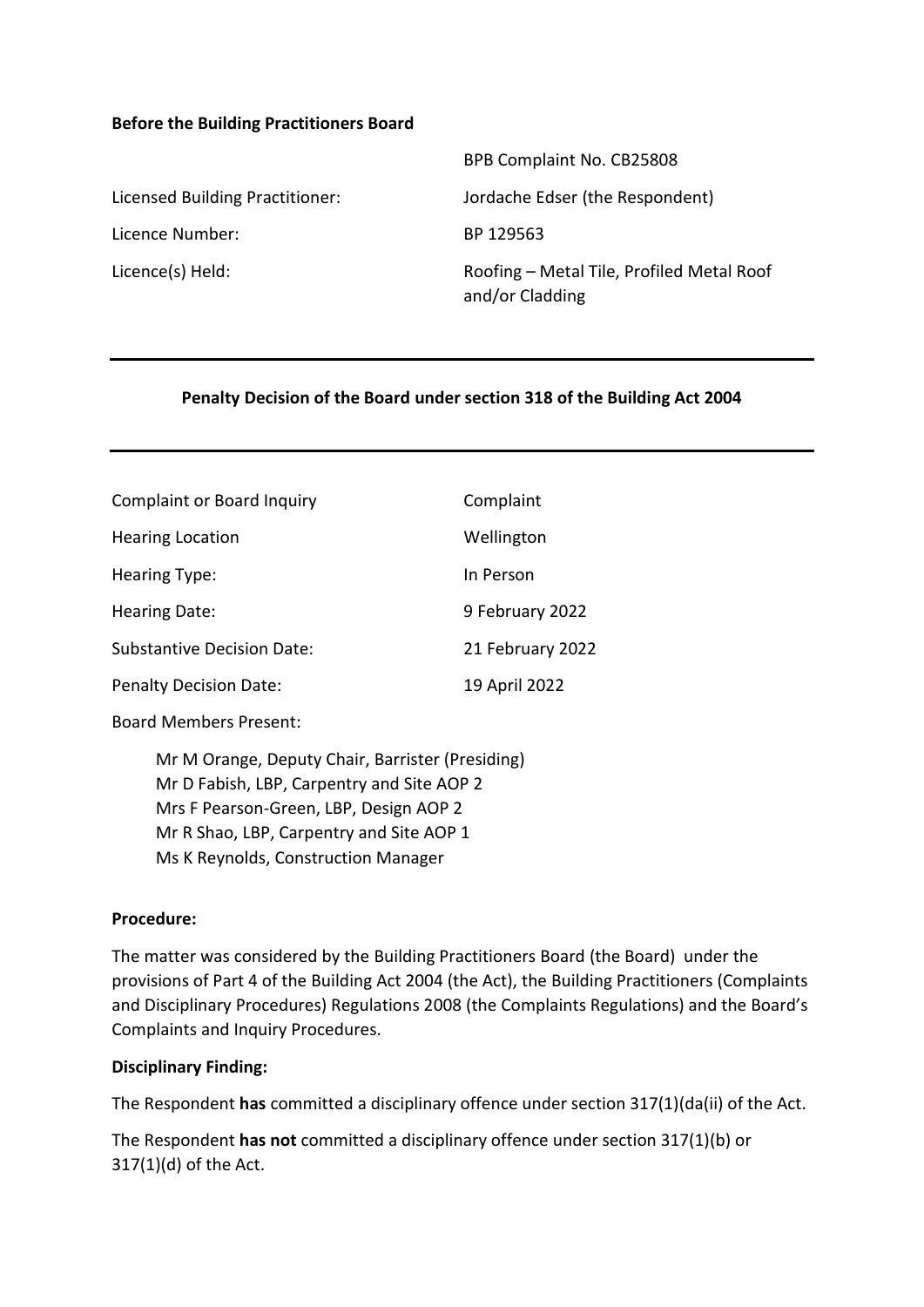# **Summary of the Board's Penalty Decision**

[1] The Respondent failed to provide a record of work on completion of restricted building work. He is fined \$1,500 and ordered to pay costs of \$1,000. The matter will be recorded in the Register of Licensed Building Practitioners for a period of three years.

# **The Charges**

- [2] This penalty decision arises out of the Board's substantive decision in which it found that the Respondent had failed, without good reason, in respect of a building consent that relates to restricted building work that he or she is to carry out (other than as an owner-builder) or supervise, or has carried out (other than as an ownerbuilder) or supervised, (as the case may be), to provide the persons specified in section 88(2) with a record of work, on completion of the restricted building work, in accordance with section 88(1) (s 317(1)(da)(ii) of the Act).
- [3] Having found that one or more of the grounds in section 317 applies, the Board must, under section 318 of the Act<sup>i</sup>, consider the appropriate disciplinary penalty, whether the Respondent should be ordered to pay any costs and whether the decision should be published.
- [4] In its substantive decision, the Board set out its indicative position as regards penalty, costs and publication and invited the Respondent to make written submissions on those matters.
- [5] On 1 April 2022, the Board received the Respondent's submissions. He stated:

*Please consider this email to be my submission of appeal against the decision of the board, in respect of the finding that I have committed a disciplinary offence under section 317(1)(da)(ii) of the Act.* 

- [6] The Respondent went on to state the grounds for his appeal. He asked for detail on the appeal process.
- [7] The Board is not the appellate body. The right to appeal was set out in the Board's substantive decision. An appeal is to the District Court. This is set out in section  $330(2)$  of the Act<sup>ii</sup>.
- [8] There are resources on the Board's website that the Respondent can use to assist him in making an appeal, or he can contact the District Court.

### **Submissions**

[9] Notwithstanding his stated intention to appeal, the Respondent also submitted, as regards penalty, costs and publication. He protested that a hearing should not have been held and that the complaint was made out of spite. Those matters are issues that the Respondent can pursue on appeal. The Board's position is that the hearing was, under the legislative provisions it operates under, required and warranted.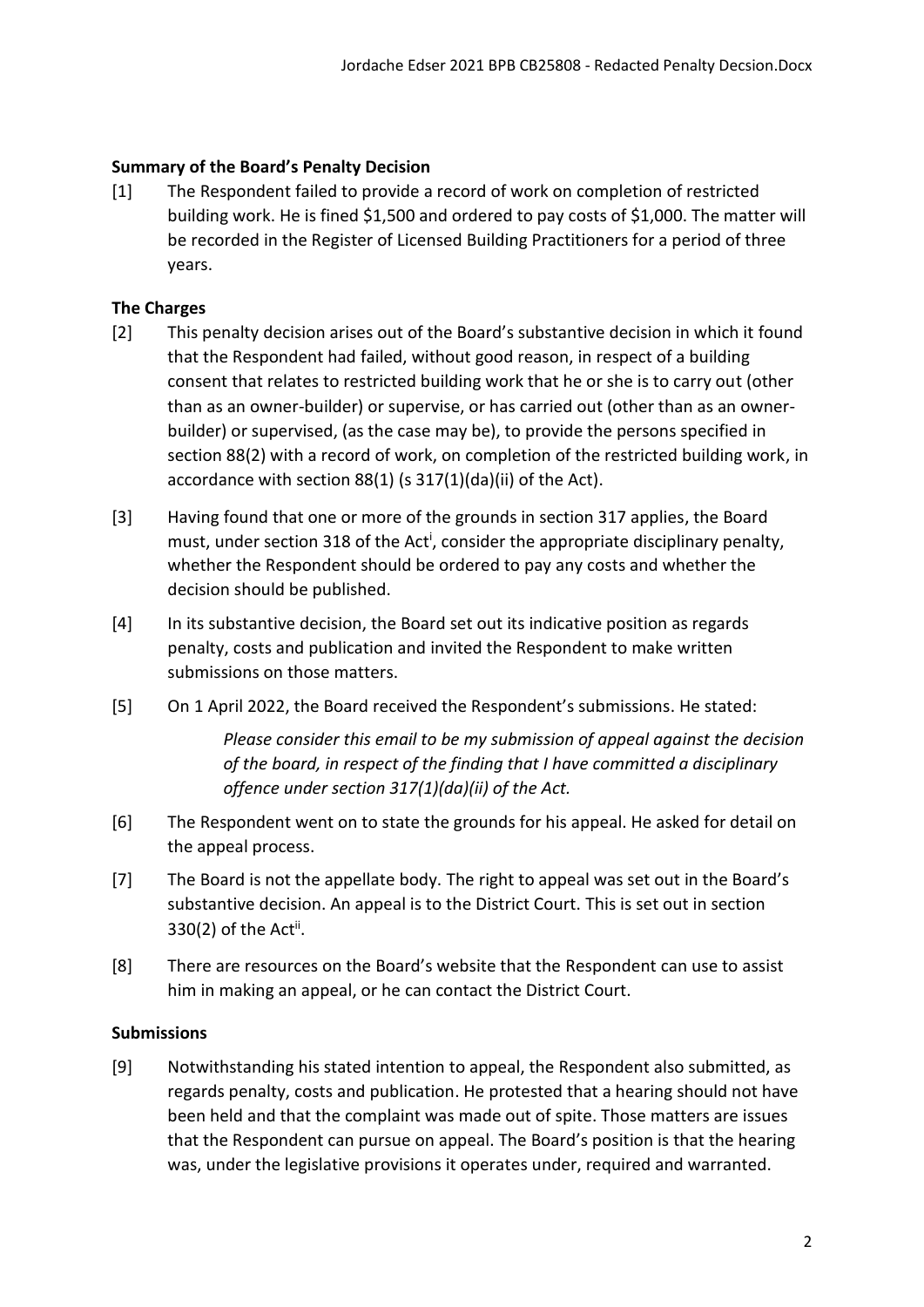# [10] The Respondent also submitted.

*In addition, with the recent disruptions in the construction industry due to Covid (specifically material deliveries, job delays and staff sickness), my business is seriously struggling to stay afloat. Having to pay a total of \$2,500.00 for not having issued a record of work when there was considerable confusion and uncertainty regarding what part of the job was deemed "completed", truly seems incredibly harsh and unjust.*

[11] The indicated fine was \$1,500 and costs \$1,000. Whilst the Board appreciates the difficulties the Respondent is experiencing, he is in the same position as all other practitioners at this time, and his submission has not been substantiated with supporting evidence. Moreover, the level of penalty was set so as to deter others. The Board sees no reason to amend the indicative orders. Accordingly, the penalty costs and publication orders are affirmed as per the section 318 Order below.

### **Section 318 Order**

- [12] For the reasons set out above, the Board directs that:
	- **Penalty: Pursuant to section 318(1)(d) of the Building Act 2004, the Respondent is ordered to pay a fine of \$1,500.**
	- **Costs: Pursuant to section 318(4) of the Act, the Respondent is ordered to pay costs of \$1,000 (GST included) towards the costs of, and incidental to, the inquiry of the Board.**
	- **Publication: The Registrar shall record the Board's action in the Register of Licensed Building Practitioners in accordance with section 301(l)(iii) of the Act.**

**In terms of section 318(5) of the Act, there will not be action taken to publicly notify the Board's action, except for the note in the Register and the Respondent being named in this decision.**

[13] The Respondent should note that the Board may, under section 319 of the Act, suspend or cancel a licensed building practitioner's licence if fines or costs imposed as a result of disciplinary action are not paid.

Signed and dated this 6<sup>th</sup> day of May 2022

**Mr M Orange**  Presiding

# <sup>i</sup> *Section 318 of the Act*

- *(1) In any case to which section 317 applies, the Board may*
	- *(a) do both of the following things:*
		- *(i) cancel the person's licensing, and direct the Registrar to remove the person's name from the register; and*